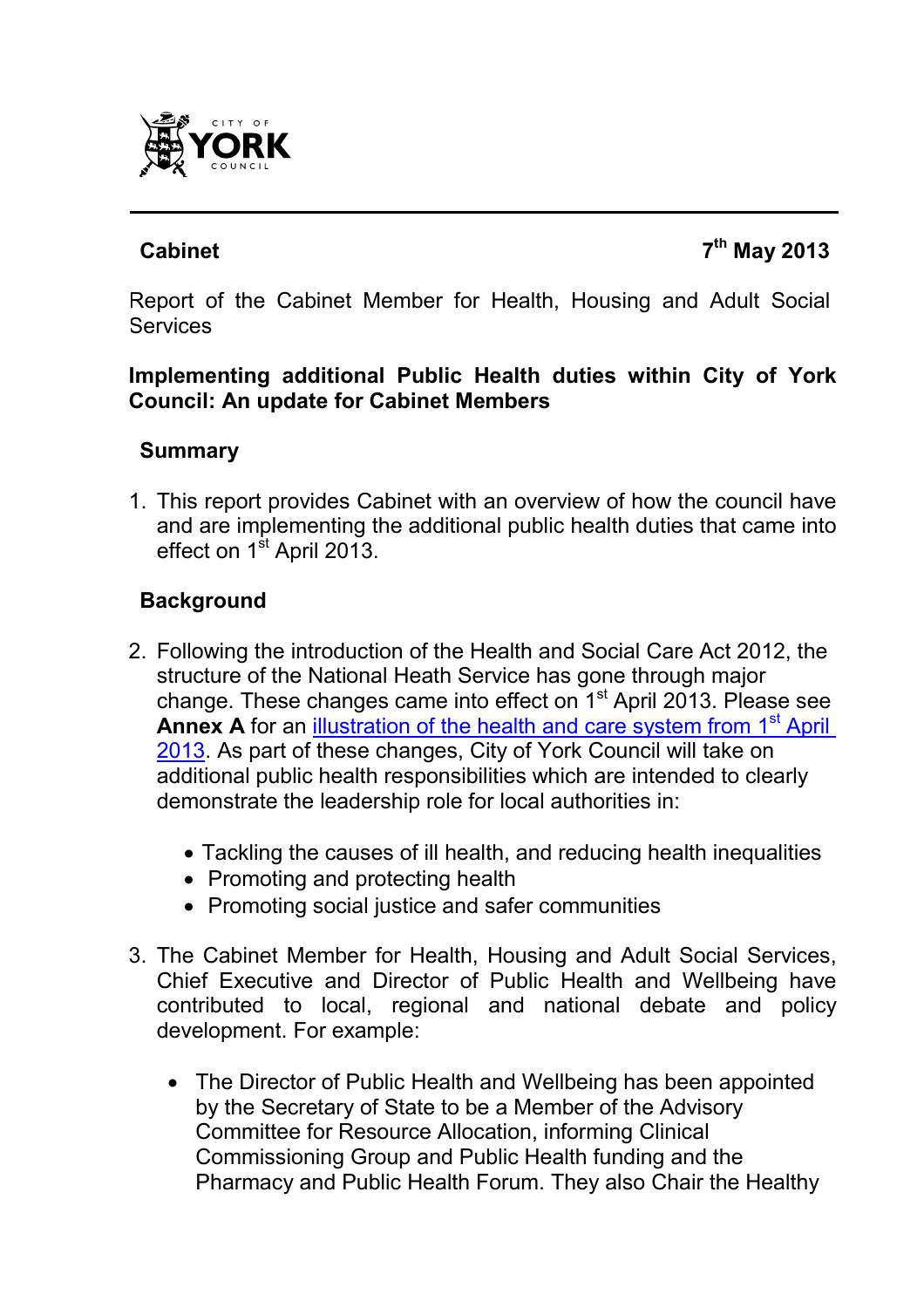Living Pharmacy Task Group, overseeing the evaluation and national roll out of healthy living pharmacies.

- The Cabinet Member for Health, Housing and Adult Social Services is a member of the regional group for Chairs of Health and Wellbeing Boards and is establishing a Health and Wellbeing group across North Yorkshire, York and the East Riding.
- The Chief Executive is a member of the newly established Health and Social Care Leadership group.
- 4. The vision for local government leadership of public health is that health and wellbeing is integral to everything local authorities do, and that health impact and maximising health benefit are systematically assessed during policy development. Specifically, local authority responsibilities for public health leadership, commissioning and delivery will include the following mandatory functions and services:
	- Production of the Joint Strategic Needs Assessment (JSNA), jointly with the Vale of York Clinical Commissioning Group
	- Leadership of the Health and Wellbeing Board and production of the Joint Health and Wellbeing Strategy
	- Appointing a Director of Public Health to be responsible for its public health functions, including the planning and response to emergencies that involve a risk to public health
	- The Director of Public Health must produce and publish an annual report on the health of the people in the area of the local authority
	- Provision of public health advice to the Vale of York Clinical Commissioning Group
	- Commissioning or providing certain mandatory services, including:
		- Appropriate access to sexual health services
		- Services to protect the health of the population
		- The National Child Measurement Programme
		- NHS Health Check assessment
	- Commissioning a range of other public health and health improvement services, including Sexual Health, Substance Misuse, Child Health for 5-19year olds, Smoking Cessation and Healthy Weight services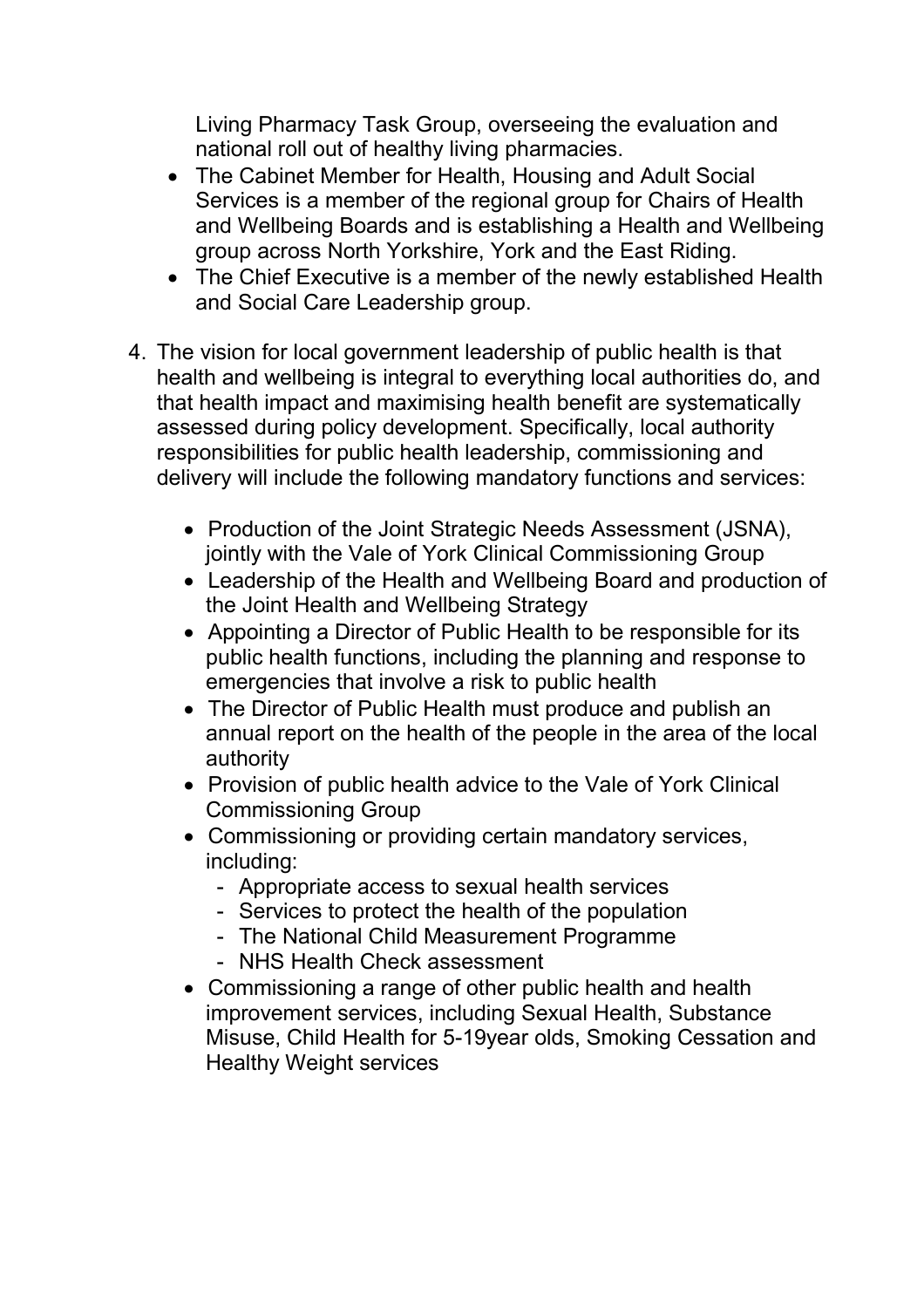From 2015, the following additional responsibilities will be transferred:

- Production of the Pharmaceutical Needs Assessment (PNA), to be published by  $1<sup>st</sup>$  April 2015, to identify the pharmacy needs of the local population
- Children's services, aged 0-5 (health visiting)
- 5. To prepare for and deliver these new duties six public health staff have transferred from the NHS into the council and a number of staff and teams have been brought together from within the council to create York's Public Health Team. The Public Health team now comprises of:
	- Director of Public Health and Wellbeing
	- Public Health Consultant
	- Health Improvement Managers x 2
	- Health Improvement Practitioner Specialist
	- Sports and Active Leisure Team
	- Drug and Alcohol Action Team
	- Health and Wellbeing Strategy and Development Officer
	- Health and Community Consultant
	- Strategic Commissioner for Teenage Pregnancy, Substance Misuse and Risky Behaviours
	- Public Health Communications Officer

# **Consultation**

- 6. This report has been drafted in consultation with the Director of Public Health and Wellbeing and the Cabinet Member for Health, Housing & Adult Social Services.
- 7. A report outlying the Constitutional Changes relating to public health was taken to the Audit and Governance Committee on 19th March. The recommendations from the Audit and Governance Committee that constitutional amendments be made were approved by Council on 28<sup>th</sup> March. This is in order to ensure that the Council has made an appropriate response to the transfer of public health powers. Previous relevant reports to Cabinet include:
	- $10^{th}$  October 2011 Establishing York's Health and Wellbeing **Board**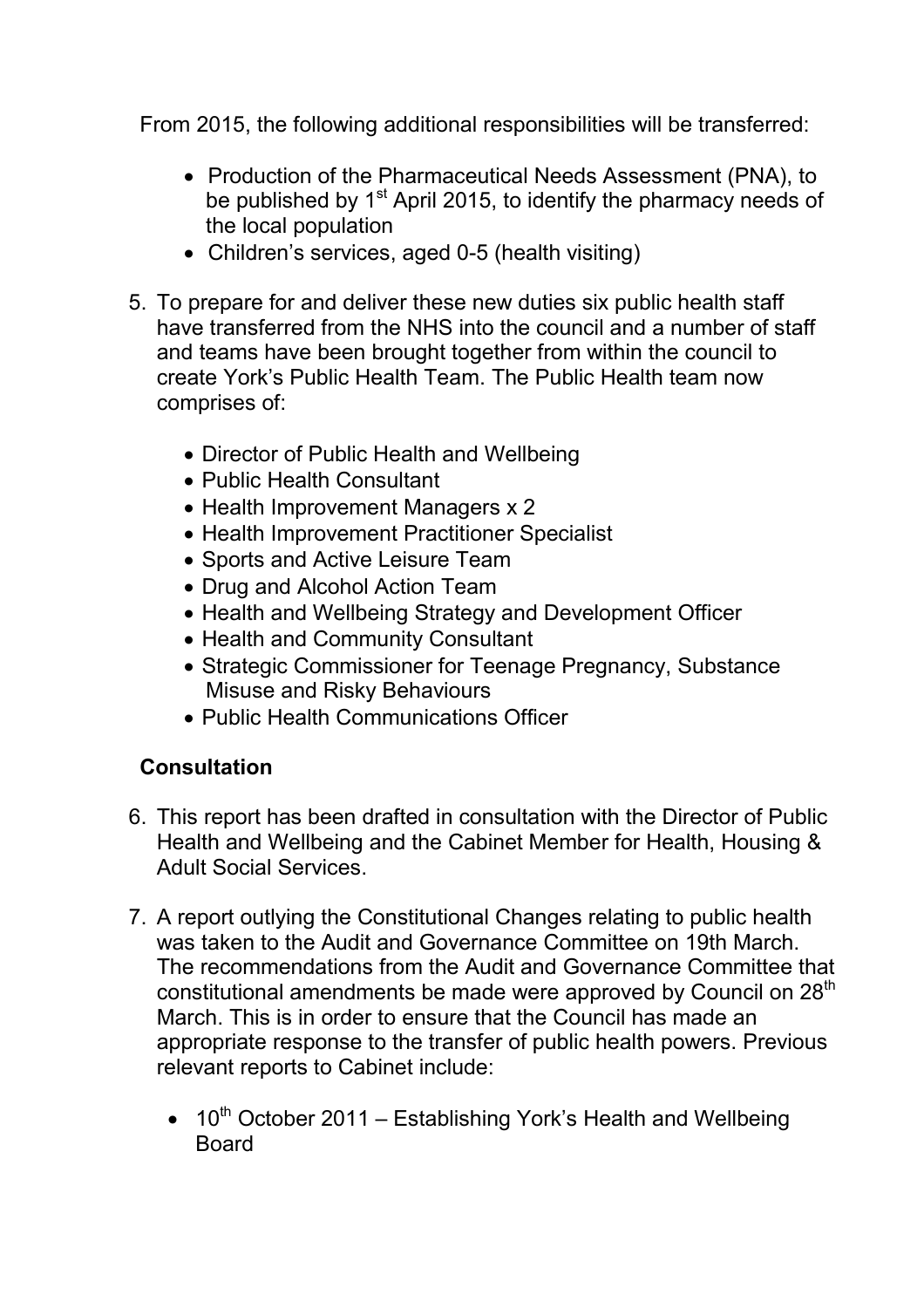$\bullet$  3<sup>rd</sup> April 2012 - Recruitment to the role of Director of Public Health and Wellbeing

This report will now go on to provide more information on the:

- Transfer of Public Health
- Health and Wellbeing Board
- Health and Wellbeing Strategy

## *Transfer of Public Health into the Council*

## **Finance**

# **Public Health Allocations**

- 8. To deliver their additional public health duties, for the first time, from April 2013, local authorities will be granted protected public health budgets. The budget allocations are set by the Department of Health based on the recommendations of an independent expert group, the Advisory Committee on Resource Allocation (ACRA). At the invitation of the Secretary of State, City of York Council's Director of Public Health Dr Paul Edmondson-Jones is the sole local authority director of public health to sit on ACRA.
- 9. York's opening baseline allocation for 2013-14, based on historical spending in 2010-11, was £6.037 million which equates to £30 per head of the population. But this has since been revised to take account of changes to the functions transferring to local authorities. York's new allocation has been uplifted by 10% (the maximum permitted for any local authority by the Department for Health). A further 10% uplift has also been applied for 2014-15. This means the actual total allocations are:
	- **£6.641m or £33 per head for 2013-14**
	- **£7.305m or £36 per head for 2014-15**
- 10. Whilst the baseline allocations for 2013-14 have been based on historic spend patterns in 2011-12 and 2013-14, the Government is moving towards an allocations formula in the future that is based on the actual needs of the local population. This formula has been used to create a 'target' future allocation for every local authority. The 10% uplifts applied to years 2013-14 and 2014-15 will help York reach its target allocation.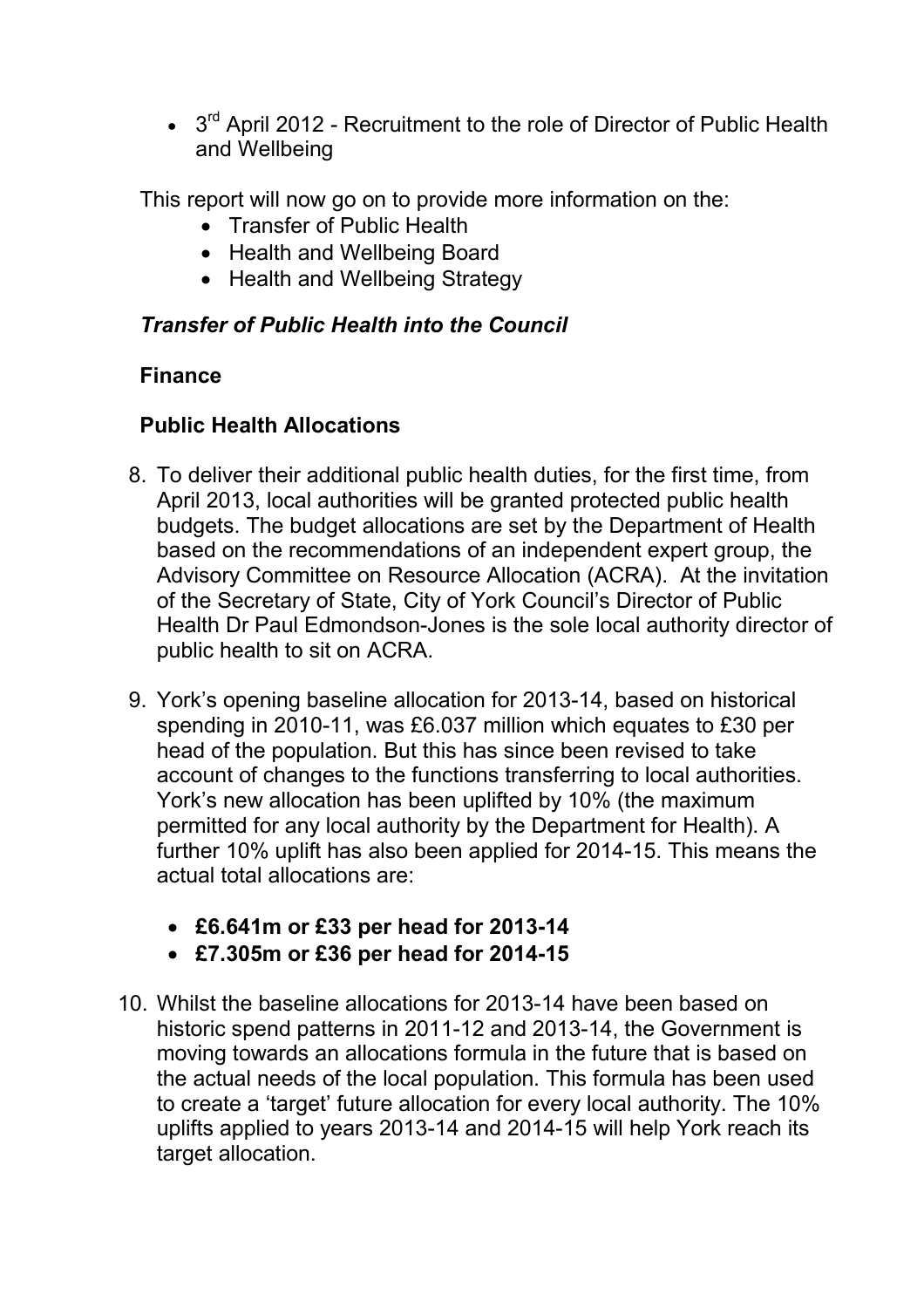11. However, in 2014-15, the city will still be 17.6% away from its target allocation, which represents £1.5m per year of underfunding (our target allocation is £8.86m for 14/15). This is therefore lost opportunity to invest in the health and well-being of our population. But it is anticipated that it will move further towards its target in subsequent years.

## **Health Premium**

- 12. A health premium is being introduced to reward local areas for improving health outcomes. The health premium will be introduced from 2013-14 but will not be paid until 2015-16 to take account of the time delay between public health interventions and improved outcomes, and the effects of population movement in some areas.
- 13. The Department of Health will convene an expert group to develop recommendations to the Secretary of State for Health on the criteria for awarding health premium incentives. It is likely that the criteria will include key indicators in the Public Health Outcomes Framework together with some local indicators.

# **Staffing and resources**

- 14. Over the last 18 months Human Resources representatives from City of York Council (CYC), North Yorkshire County Council (NYCC) and NHS North Yorkshire and York (NHS NYY) have been working collaboratively to ensure the smooth transition of Public Health staff from the NHS into the two local authorities. A Public Health partnership forum was established in October 2012 to ensure NHS, CYC and NYCC union representatives were fully consulted on the transfer. Regular individual and team meetings were also held with both NHS and local authority staff.
- 15. CYC appointed a Director of Public Health and Wellbeing designate in August 2012 who is one of the six staff who transferred under TUPE regulations on 1st April 2013. NHS NYY Human Resources colleagues have been actively working with colleagues in CYC since summer 2012 on the transfer of Public Health responsibilities, under transitional arrangements prior to the formal TUPE transfer.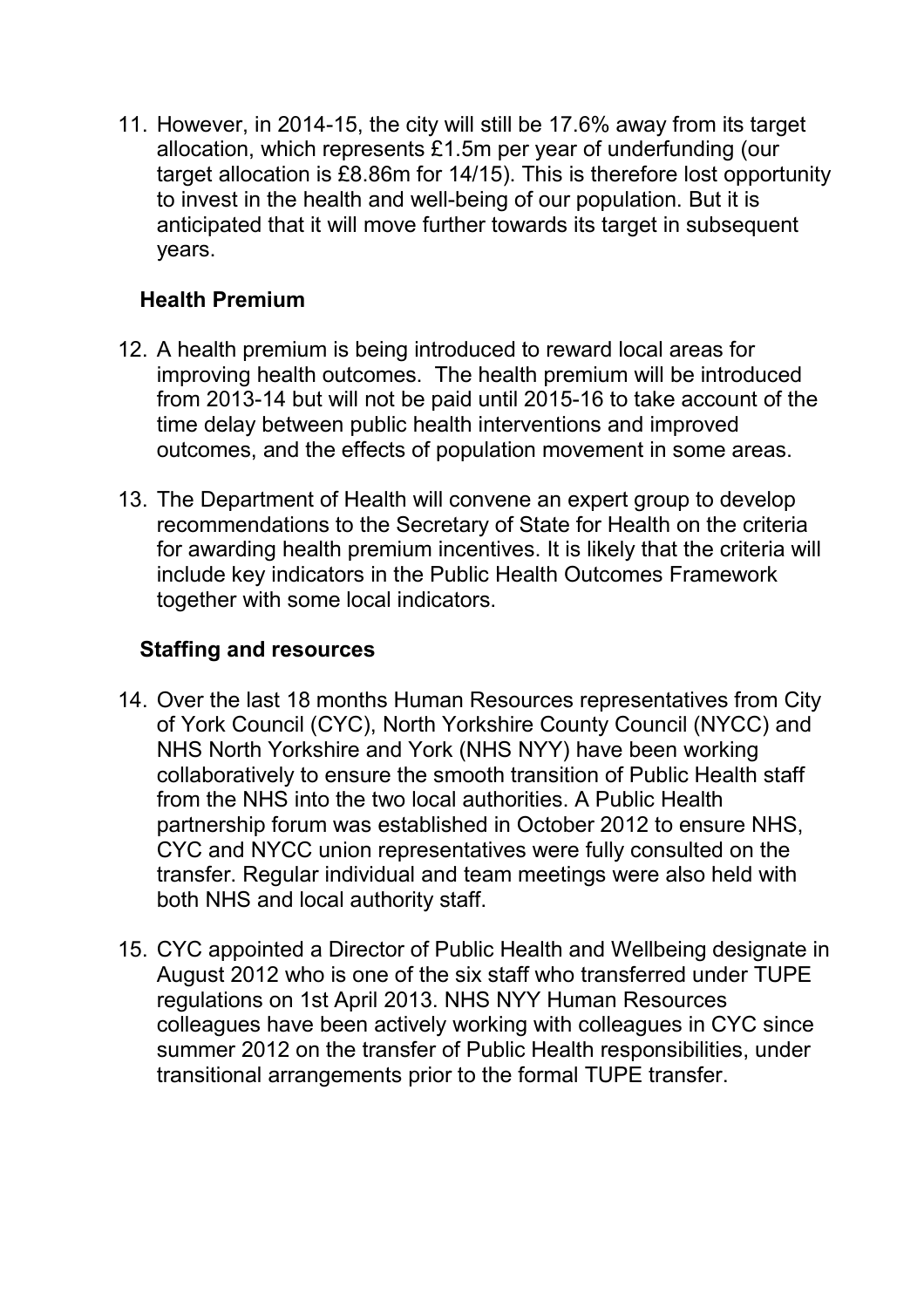## **Public Health Contracts**

- 16. Council Officers have been in discussion with the Primary Care Trust and the existing providers (including York GP's and pharmacies, voluntary organisations and NHS Foundation Trusts) for a number of months in order to arrange the transfer of the commissioning of relevant services from the NHS North Yorkshire and York to the Council. A significant amount of work has been undertaken over recent months (in collaboration with North Yorkshire County Council (NYCC)) to try to ensure that mandatory services can be performed and the transition of commissioning arrangements is as seamless as possible with minimal disruption to service users.
- 17. Twenty five sets of contracts for services were identified for transfer to City of York Council and these were categorised into the following groups:

**Acute:** Community contracts with NHS Foundation Trusts **Primary Care Services:** Locally developed services to meet local health needs (some of which are mandatory) provided by GPs and **Pharmacies** 

**Voluntary Organisations:** Contracts provided by the voluntary and community sector

**DAAT:** Drug and alcohol treatment and support services provided by a number of providers including the voluntary and community sector. **Private Sector:** Single contract for condom distribution, provided by a private sector organisation.

- 18. The majority of the public health allocation (see Paragraph 4a) is already committed to delivering the public health contracts that have transferred to CYC.
- 19. Service providers have been informed of City of York Council's intention to maintain existing service provision where possible. Specifications have been refreshed to reflect council processes and to ensure references to legislation and qualifications are up to date. Providers are also being asked to sign up to a contract based on a national template.
- 20. Once the transferred contracts are operational and population needs are better understood, the Public Health Team will plan a more strategic approach to the commissioning of Public Health Services,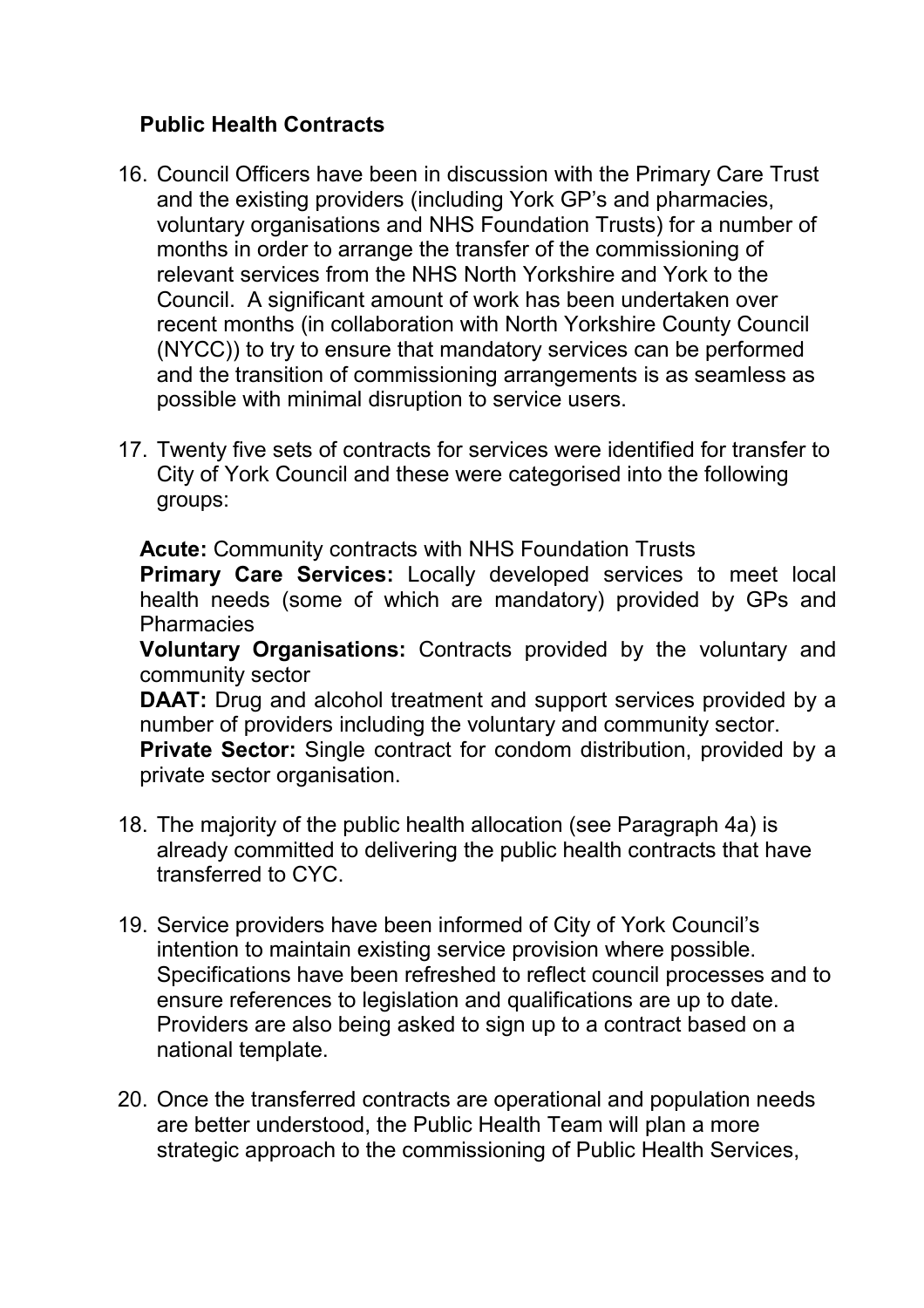which may include service redesign and joint commissioning with other local authorities.

## **Public Health Outcomes Framework**

- 21. The public health outcomes framework for England sets out objectives for the public health system in the 3 years from April 2013. It consists of 4 domains and over 60 indicators for measuring progress. City of York Council, as the local lead for public health, will be responsible for monitoring against these indicators and evaluating information to inform the design, planning and commissioning of public health services and influence a broad range of activity across the council that impacts on the wider determinants of health.
- 22. The domains of the public health outcomes framework are:
	- **Domain 1: improving the wider determinants of health** Objective: improvements against wider factors that affect health and wellbeing and health inequalities.
	- **Domain 2: health improvement** Objective: people are helped to live healthy lifestyles, make healthy choices and reduce health inequalities.
	- **Domain 3: health protection** Objective: the population's health is protected from major incidents and other threats, while reducing health inequalities.
	- **Domain 4: healthcare public health and preventing premature mortality**

Objective: reduced numbers of people living with preventable ill health and people dying prematurely, while reducing the gap between communities.

23. A number of indicators within the Public Health Outcomes are shared with the NHS Outcomes Framework and the Adult Social Care Outcomes Framework. This means that the combined efforts of local authorities and the NHS, to reduce premature mortality from cancer and from cardiovascular, respiratory and liver disease, or to improve outcomes for people with mental illness, for example, can be assessed.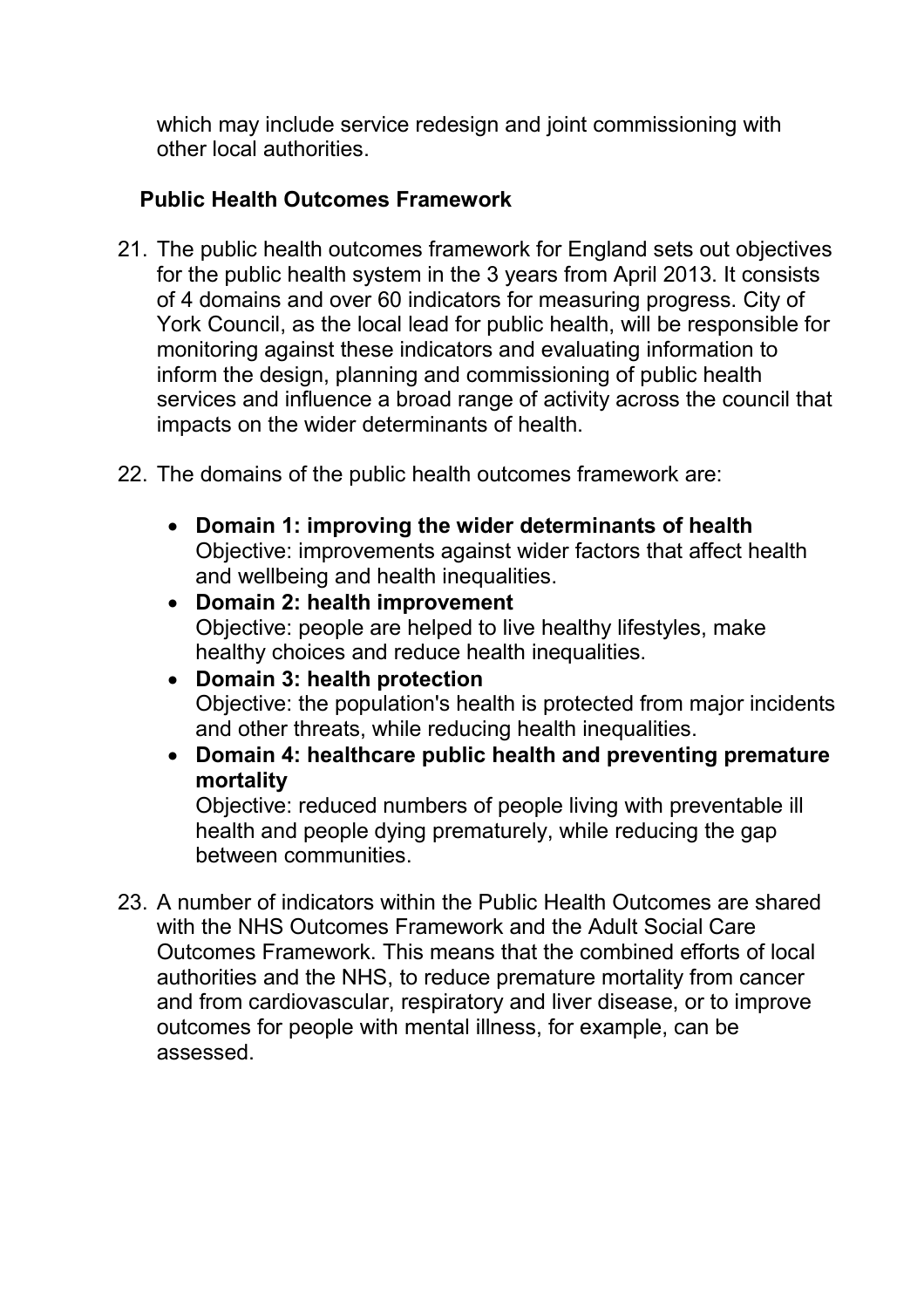## **Other implications for local authorities following the NHS changes**

#### **Emergency Preparedness Resilience and Response**

- 24. The structural changes to the NHS mean that there are new arrangements for protecting health and responding to public health incidents. Local authorities will have a critical role in ensuring that the relevant organisations locally are putting plans in place to protect the population against the range of threats and hazards.
- 25. In accordance with the Civil Contingencies Act 2004, the Director of Public Health, with Public Health England, will lead the initial response to public health incidents, in close collaboration with the NHS. The introduction of Local Health Resilience Partnerships (LHRPs) formed by NHS and local authority partners will aim to strengthen multiagency emergency planning.

## **Public Health Advice**

- 26. Local authorities will be required to provide public health advice to NHS commissioners. York's Director of Public Health and Wellbeing has the responsibility to provide a core offer of public health advice to the NHS locally, particularly the Vale of York Clinical Commissioning Group. NHS Commissioners will need to ensure that local authorities and health and wellbeing boards have access to the information they will need to advise them. Public Health England will provide advice and support to enable Directors of Public Health to fulfil this requirement (see Paragraph 9).
- 27. A report providing further details about City of York's approach to emergency planning and response and providing public health advice to the NHS will be presented to Cabinet in summer 2013.

# **The Role of Public Health England**

28. Public Health England (PHE) is an executive agency of the Department of Health. Public Health England was established on 1 April 2013 to bring together public health specialists from more than 70 organisations into a single public health service. PHE will work with national and local government, industry and the NHS to protect and improve the nation's health, support healthier choices and will address inequalities by removing barriers to good health.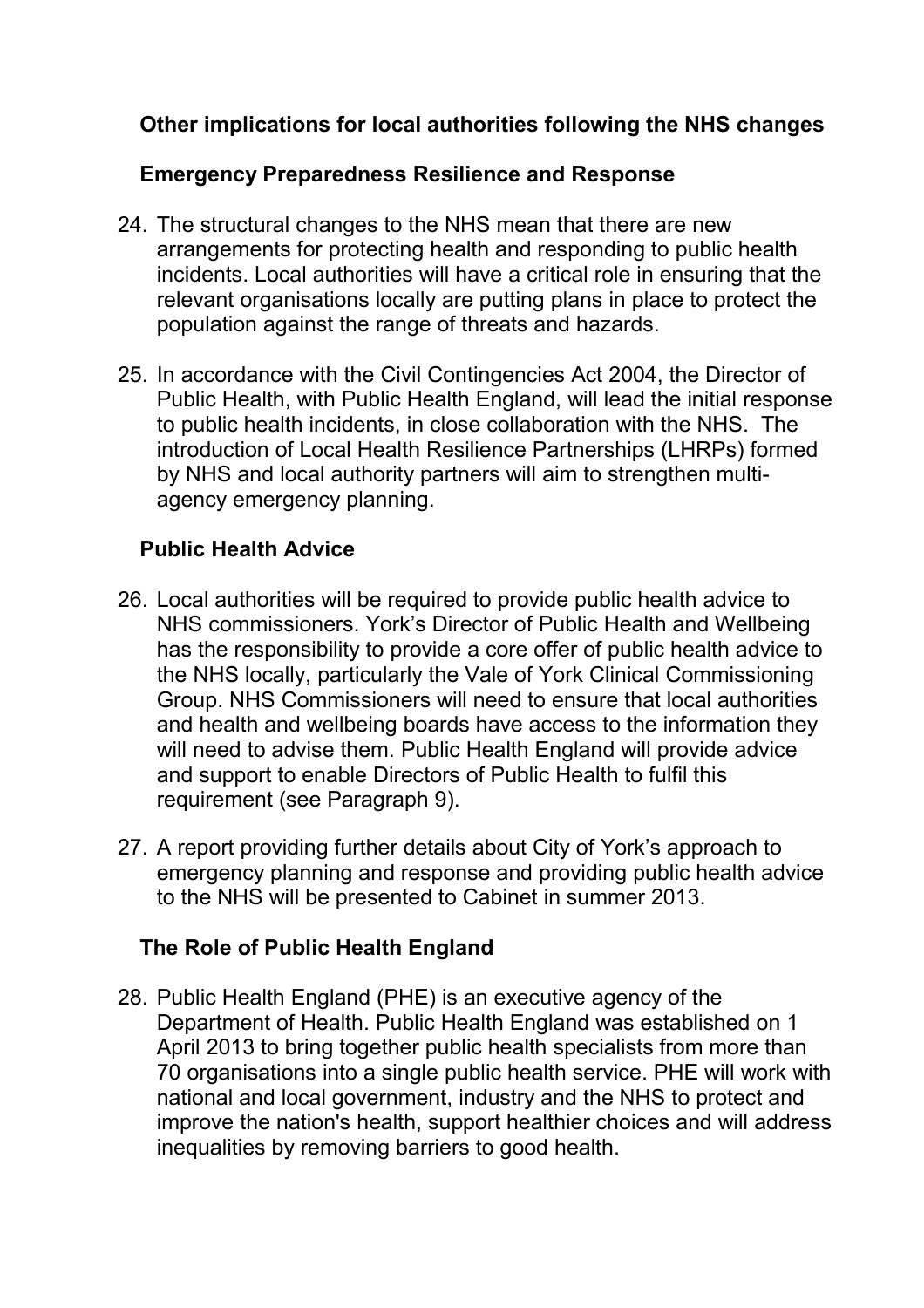- 29. Using the new public health outcomes framework to measure our health for the next three years, PHE will help bring about fundamental improvements in the public's health and wellbeing, by focusing its energies on five key priorities:
	- 1. helping people to live longer by reducing preventable deaths from conditions such as heart disease, stroke, cancer and liver disease
	- 2. increasing healthy life expectancy by tackling conditions which place a burden on many lives, such as anxiety, depression and back pain
	- 3. protecting the population from infectious diseases and environmental hazards, including emerging risks and the growing problem of antimicrobial resistance
	- 4. supporting families to give children the best start in life, through working with health visitors, Family Nurse Partnerships and the Troubled Families Programme
	- 5. helping employers to facilitate and encourage their staff to make healthy choices
- 30. PHE is responsible for:
	- making the public healthier by encouraging discussions, advising government and supporting action by local government, the NHS and other people and organisations
	- supporting the public so they can protect and improve their own health
	- protecting the nation's health through the national health protection service, and preparing for public health emergencies
	- sharing our information and expertise with local authorities, industry and the NHS, to help them make improvements in the public's health
	- researching, collecting and analysing data to improve our understanding of health and come up with answers to public health problems
	- reporting on improvements in the public's health so everyone can understand the challenge and the next steps
	- helping local authorities and the NHS to develop the public health system and its specialist workforce
- 31. The diagram below illustrates the role of Public Health England, local authorities and Health and Wellbeing Board.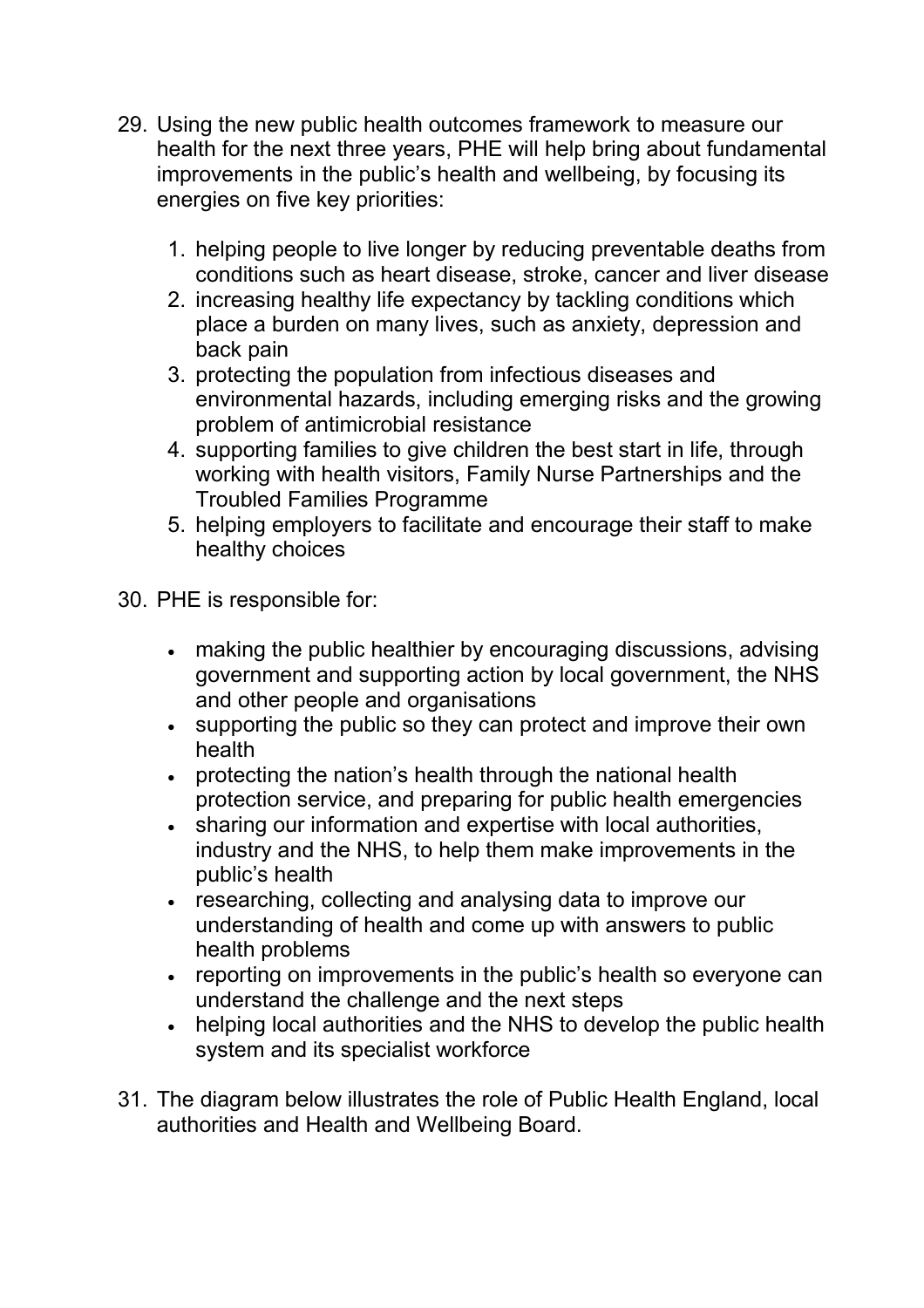

## *York's Health and Wellbeing Board*

#### **An introduction to the Board**

- 32. As well as the additional public health duties outlined in this report, the City of York Council also has a statutory duty to establish a Health and Wellbeing Board.
- 33. York's Health and Wellbeing Board (HWB) will provide joint leadership across the city to create a more effective and efficient health and wellbeing system through integrated working and joint commissioning. York's HWB has been meeting in Shadow form since November 2011 and in public since July 2012. During that time decisions and pieces of work undertaken include:
	- JSNA: the production of the assessment was overseen by the Shadow HWB and it was approved in March 2012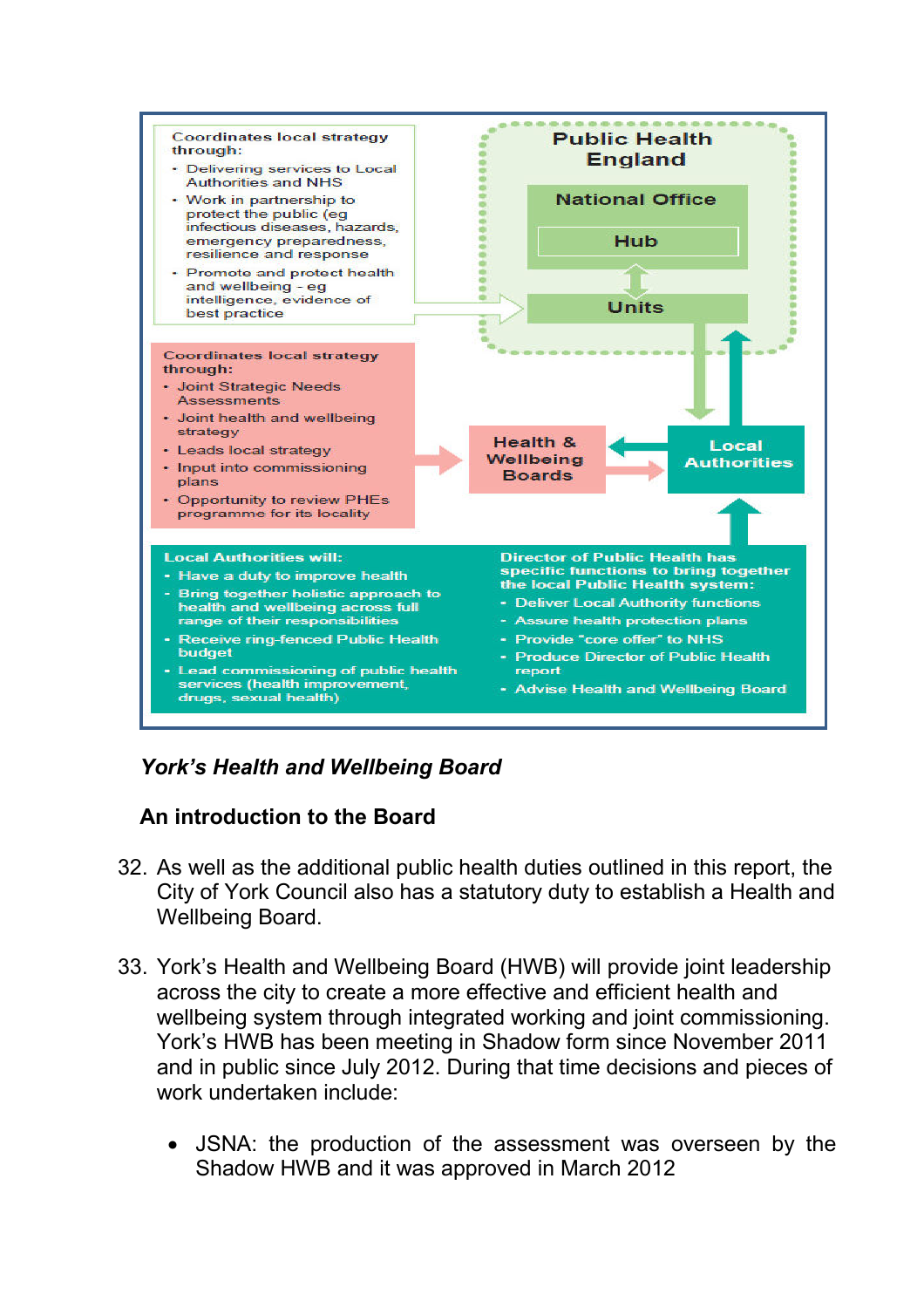- A new structure for strategic Health and Wellbeing Partnership Boards
- The HWB has agreed to be a vehicle for delivering the Fairness Commission principles
- Developing and approving the Health and Wellbeing Strategy
- 34. York's Health and Wellbeing Board is now a statutory partnership and a Committee of the Council. Over the coming year, York's HWB will explore the following issues in order to progress a joint response and improvements to address some of the key health and wellbeing issues locally:
	- Joint commissioning and shifting resource towards prevention
	- Improving engagement in local health and wellbeing
	- Establishing a peer review for the HWB
	- Carers their voice and influence
	- The influence of the HWB in commissioning and budget decisions
	- Improving transitions from children's to adults services and between health and social care

### **Membership of the Board**

- 35. Since its establishment, the Shadow HWB has extended membership to include the North Yorkshire Police Temporary Chief Constable. This is to reflect the strong links between public health, the police and safer communities, for example on issues such as mental health, alcohol and drugs. Due to the changes to health and wellbeing organisations, the following changes to membership have also been made:
	- The North Yorkshire and Humber Locality Team Director for the NHS Commissioning Board is now a member, taking the place of the Chief Executive of North Yorkshire and York Primary Care Trust.
	- HealthWatch now have a representative on the Board, taking over from the York Local Involvement Network representative.
- 36. We are confident that we now have the appropriate membership for York's Health and Wellbeing Board, in terms of the organisations and sectors represented and the level of membership to allow effective collaboration and achievement of purpose.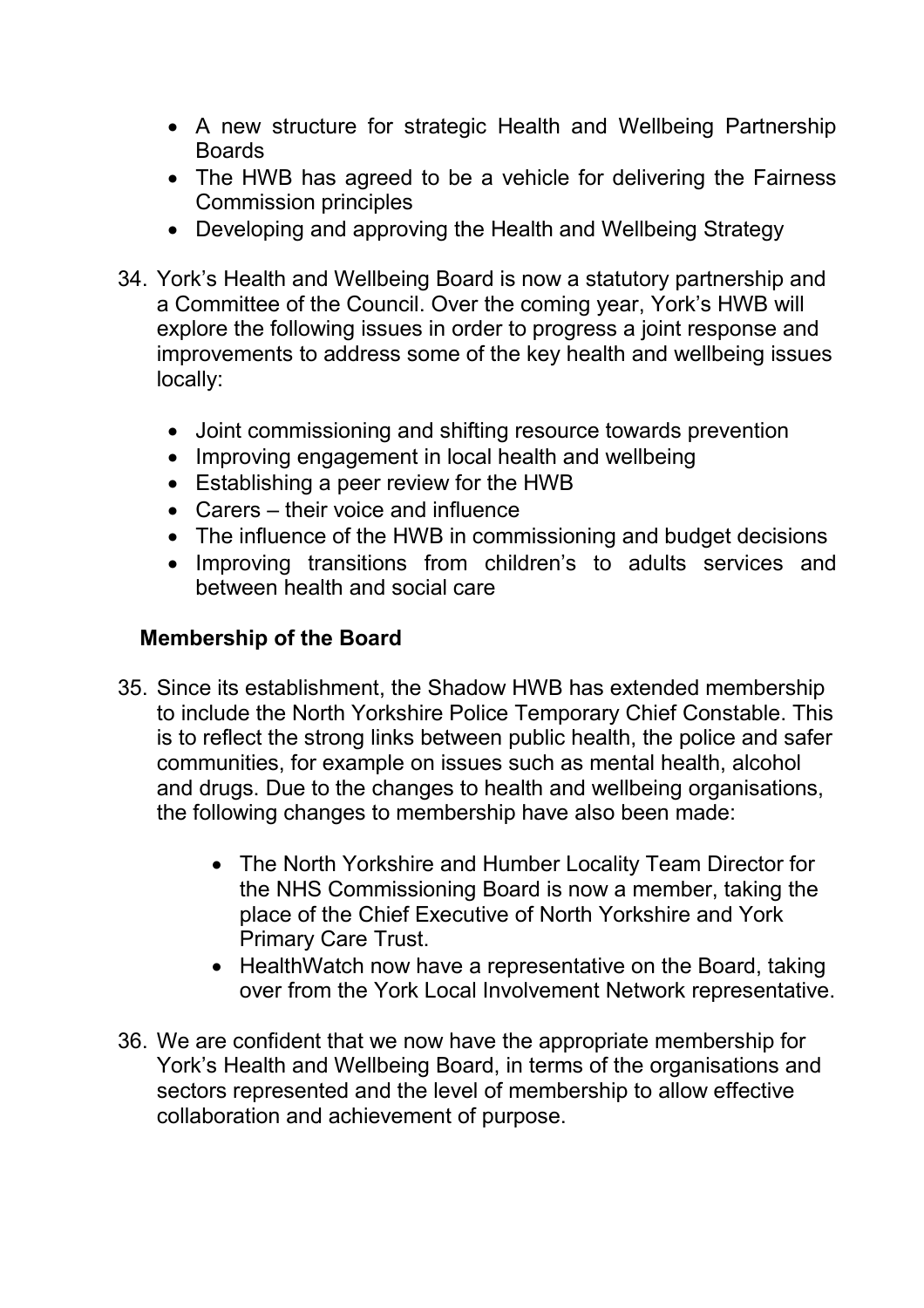## **York Health and Wellbeing Strategy**

- 37. As mentioned earlier in this report, developing a joint Health and Wellbeing Strategy is a duty of the council, via the HWB. The Shadow HWB has been overseeing its development since July 2012.
- 38. The Health and Wellbeing Strategy draws upon the evidence collated and the recommendations made in the JSNA published in 2012. Extensive consultation has been carried out with stakeholders, including, staff, volunteers, community groups, health and wellbeing organisations and people who use health and wellbeing services. We asked stakeholder to identify the most important issues that the HWB should address in its Health and Wellbeing Strategy. We then invited proposals and ideas that could address these issues. Following a debate with the Shadow HWB, these issues and proposals have been brought together and form the basis of the Health and Wellbeing Strategy.
- 39. The Health and Wellbeing Strategy focuses on the following five priorities:
	- a. Making York a great place for older people to live
	- b. Reducing health inequalities
	- c. Improving mental health and intervening early
	- d. Enabling all children and young people to have the best start in life
	- e. Creating a financially sustainable local health and wellbeing system
- 40. It is important to note that this strategy does not cover or impact on all health and social care services in York. Instead, it prioritises the issues requiring the greatest attention and those complex issues that can only be resolved by collaboration at the highest level, through the HWB. We realise we cannot take action on everything at once and we will therefore resist the temptation to have an unachievable 'wish list' of everything that might be done. Although the strategy includes many challenges for health and wellbeing organisations to tackle, we want to ensure that this strategy can be delivered over the next three years, and it will have an impact. The HWB will have overall accountability for the delivery of the strategy. The Health and Wellbeing Strategy is attached as Annex B.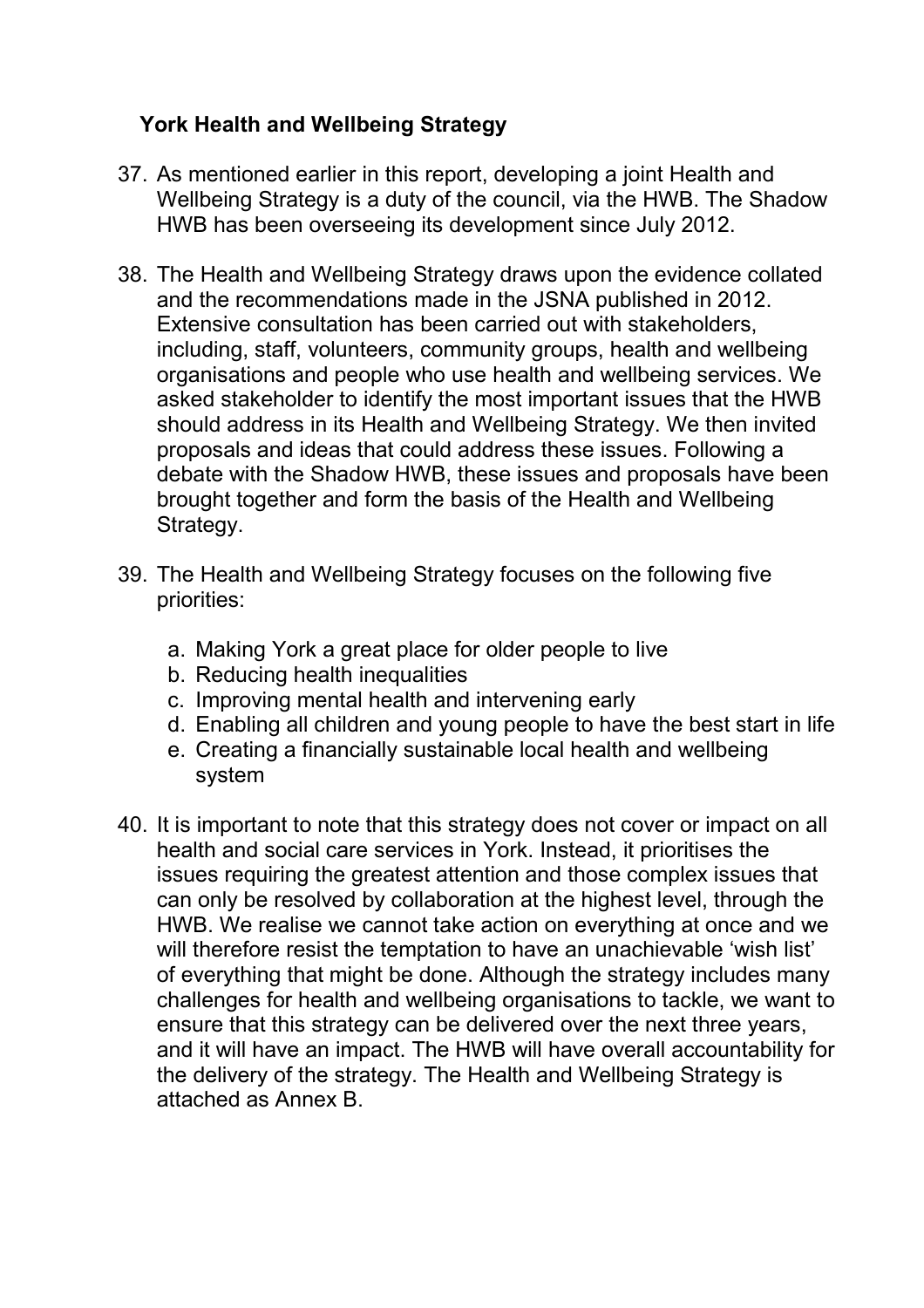#### **Delivery of the Health and Wellbeing Strategy**

41. The four partnerships, the sub groups of the HWB, will be responsible for delivering the relevant priorities. There is some cross-over between the five priorities, for example, dementia is both a mental health and older people's issues, however, partnership boards are expected to work with each other, horizontally as well as vertically. The diagram on the next page illustrates the delivery model for the strategy.

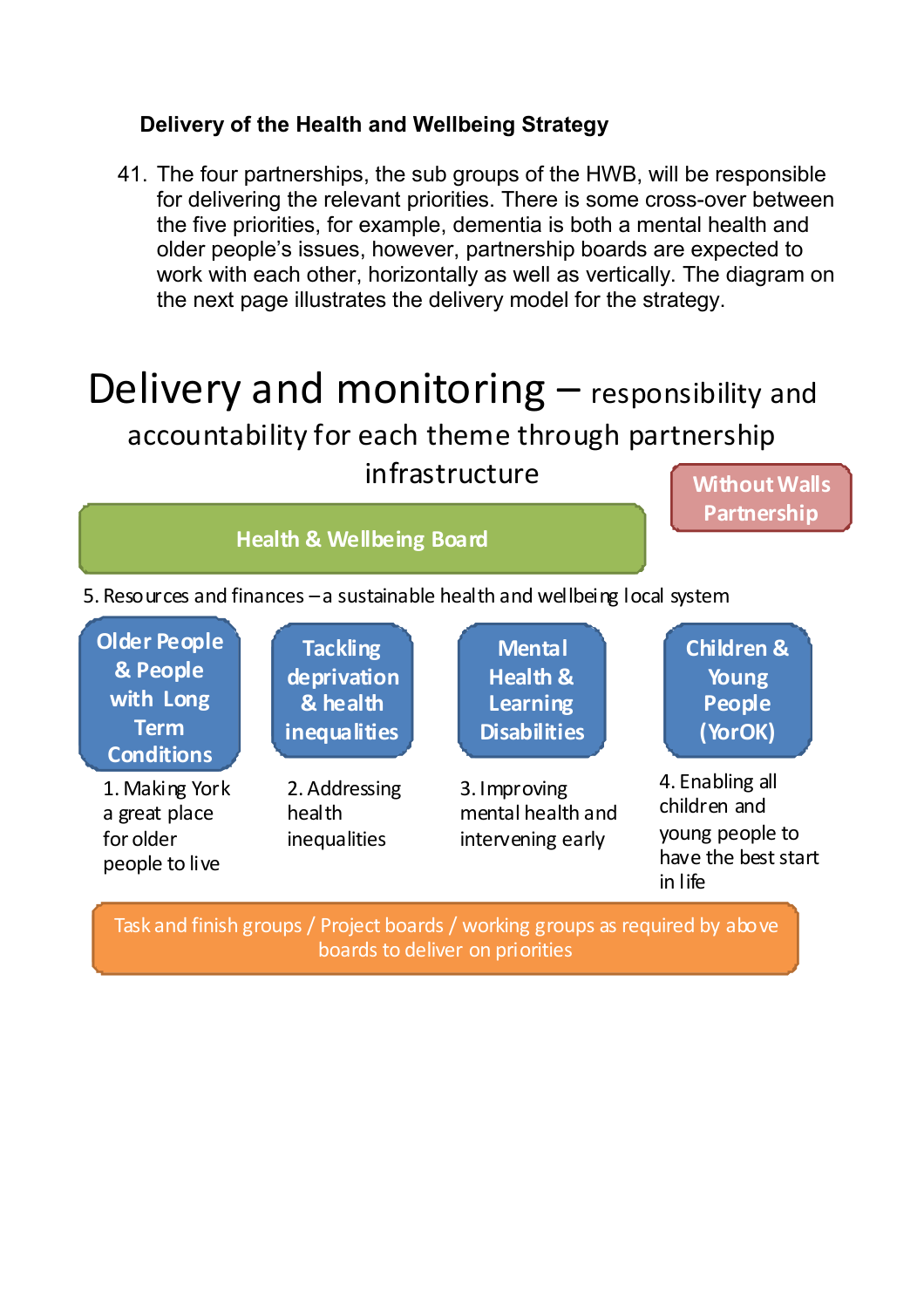## **Health and Wellbeing Partnerships**

- 42. Three of the four sub groups are currently being established, their scope, remit and membership are being considered. However, the Chairs of the sub groups have been confirmed:
	- a. Older People and People with Long Term Conditions Chair: Dr. Tim Hughes, Vale of York Clinical Commissioning Group
	- b. Tackling Deprivation and Health Inequalities Chair: Dr. Paul Edmondson-Jones, Director of Public Health and **Wellbeing**
	- c. Mental Health and Learning Disabilities Chair: Dr. Cath Snape, Vale of York Clinical Commissioning **Group**
	- d. Children and Young People The YorOK Board Chair: Councillor Janet Looker
- 43. Delivery plans are being drawn up to support the development of the sub groups and to ensure a smooth transition from the development phase of the strategy to its delivery.

# **Health and Wellbeing Strategy Performance Framework**

- 44. Alongside the delivery plans for the strategy, the performance framework is also being developed. The performance framework aims to provide the HWB with and overview of where improvements in health and wellbeing are being made as well as areas where further work is needed. The framework will bring together performance information from across health and wellbeing organisations to provide the HWB with a rounded overview of their collective impact. We are currently working with performance officers across the health and wellbeing system to agree measures, targets and baseline data. The draft performance framework is attached as Annex C and comprises of five elements:
	- a. Joint scorecard
	- b. Exception reporting
	- c. Updates from the four sub groups
	- d. Themed discussions as HWB meetings
	- e. Peer challenge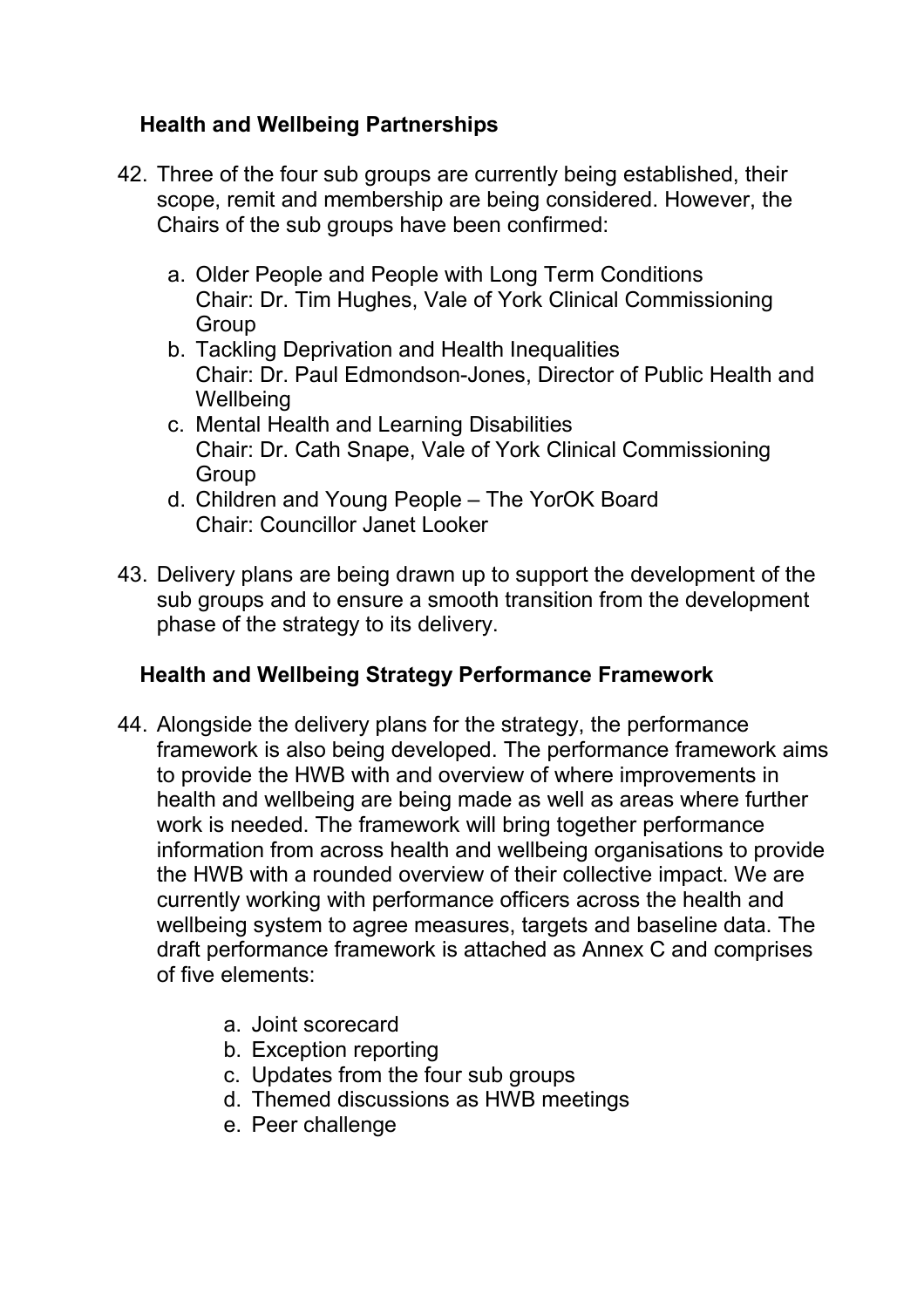## **Council Plan**

45. The proposals in this paper have particular relevance to the 'Building Strong Communities' and 'Protecting Vulnerable People' strands of the Council Plan.

#### **Implications**

- 46. The following implications have been identified:
	- **Financial:** *The public health allocations for 2013-14 and 2014- 15 are below the target allocation for York. Although we are not getting our target allocation, initial indications show that we can continue to deliver public health services. There is however little headroom and the costs will need to be carefully controlled and monitored to be kept within the given allocation.*
	- **Human Resources (HR):** *A number of staff have been transferred into CYC from North Yorkshire and York Primary Care Trust following standard TUPE procedures. From 1st April 2013 these staff are formally CYC employees.*
	- **Equalities:** *The council's additional public health duties may well affect access to services and service provision. Any decisions about specific services have not yet been taken, as we are currently ensuring services are transferred safely into the council. Any future decisions about public health services will be subject to the usual consultation and democratic process.*

*The priorities within the Health and Wellbeing Strategy have been assessed under a community impact assessment (CIA) prior to its sign off in April 2013. Any decisions about specific services will not be taken by the board. Addressing health inequalities is one of the strategy's priorities, which aims to address the differences in life expectancy that currently exist between some areas in York.* 

- **Legal***: The Council is obliged to undertake its additional public health duties by virtue of the Health and Social Care Act 2012.*
- **Crime and Disorder:** *There are no specific implications from this report. However, public health is concerned with crime and disorder issues, i.e. hate crime, substance misuse and domestic*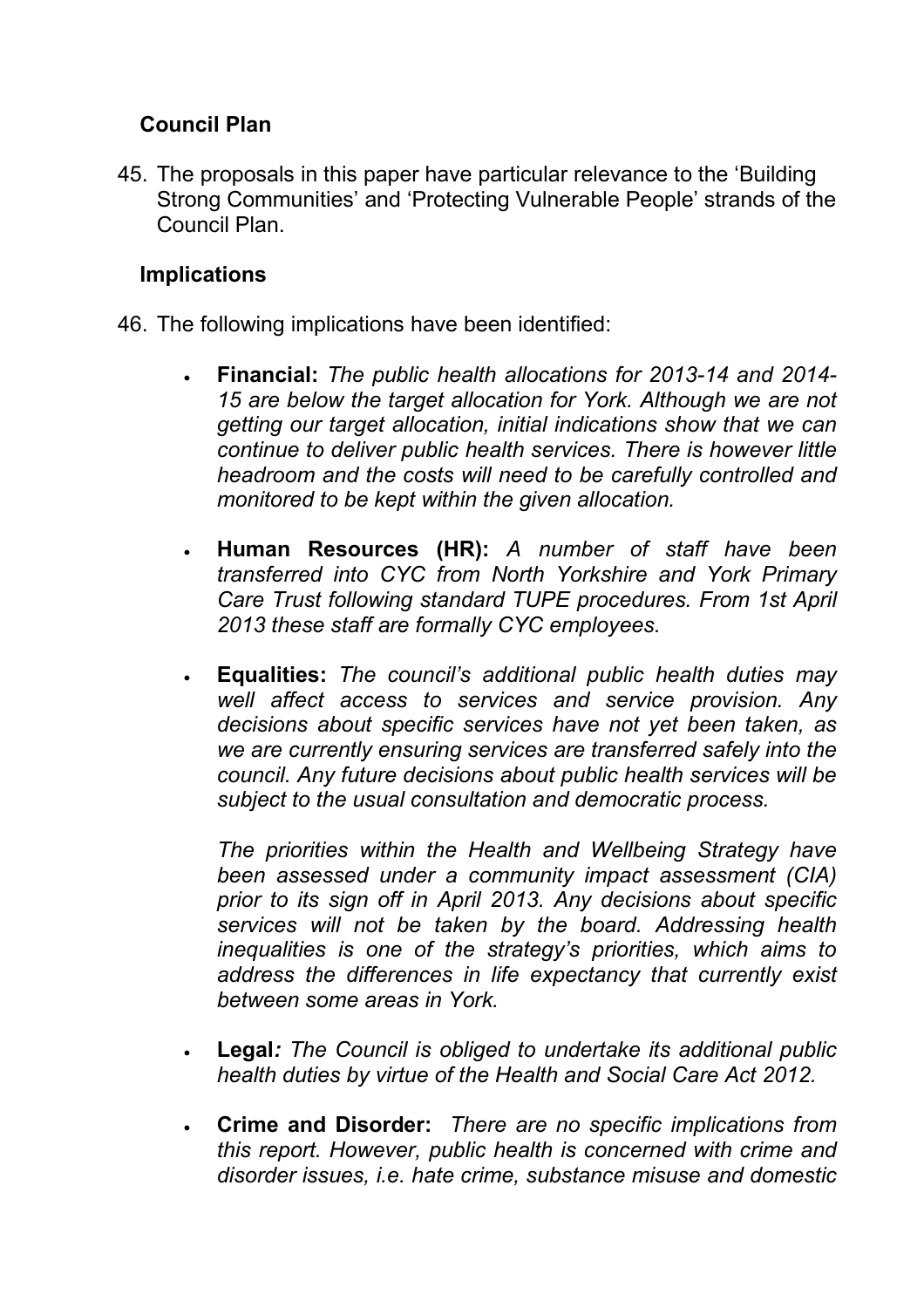*violence. The public health team will work across the council and partners in these areas. North Yorkshire Police are represented on the York Health and Wellbeing Board to facilitate this collaboration at the most senior level.* 

- **Information Technology (IT):** *No specific implications, however this is linked to the transfer of staff from the NHS into CYC. As part of this transfer CYC and NHS staff have worked collaboratively to ensure that from 1st April public health staff will have the necessary accesses to systems and files.*
- **Property:** *There are no known property implications*
- **Other:** *There are no other known implications*

#### **Risk Management**

47. The following risks have been identified:

### **Capacity**

48. York's public health team is one of, if not the smallest in the country. There is significant concern that the public health team does not have the adequate staffing levels to fulfil its duties and requirements and to meet the public health needs of the local population. The public health funding allocation we have received for 2013/14 to deliver our additional public health duties is approximately £1.5m short of what is required to meet the need of the local population.

#### **Fragmentation of services**

- 49. As part of its additional public health duties, the council has a mandatory duty to commission sexual health services and children's public health services. However, the NHS Commissioning Board and the Vale of York Clinical Commissioning Group also have duties to commission various elements of sexual health services and children's public health.
- 50. With no single organisation taking overall leadership for sexual health services or children's public health to champion a joined-up service across the health and wellbeing system, risks of fragmentation, inconsistency in provision and gaps in services may emerge.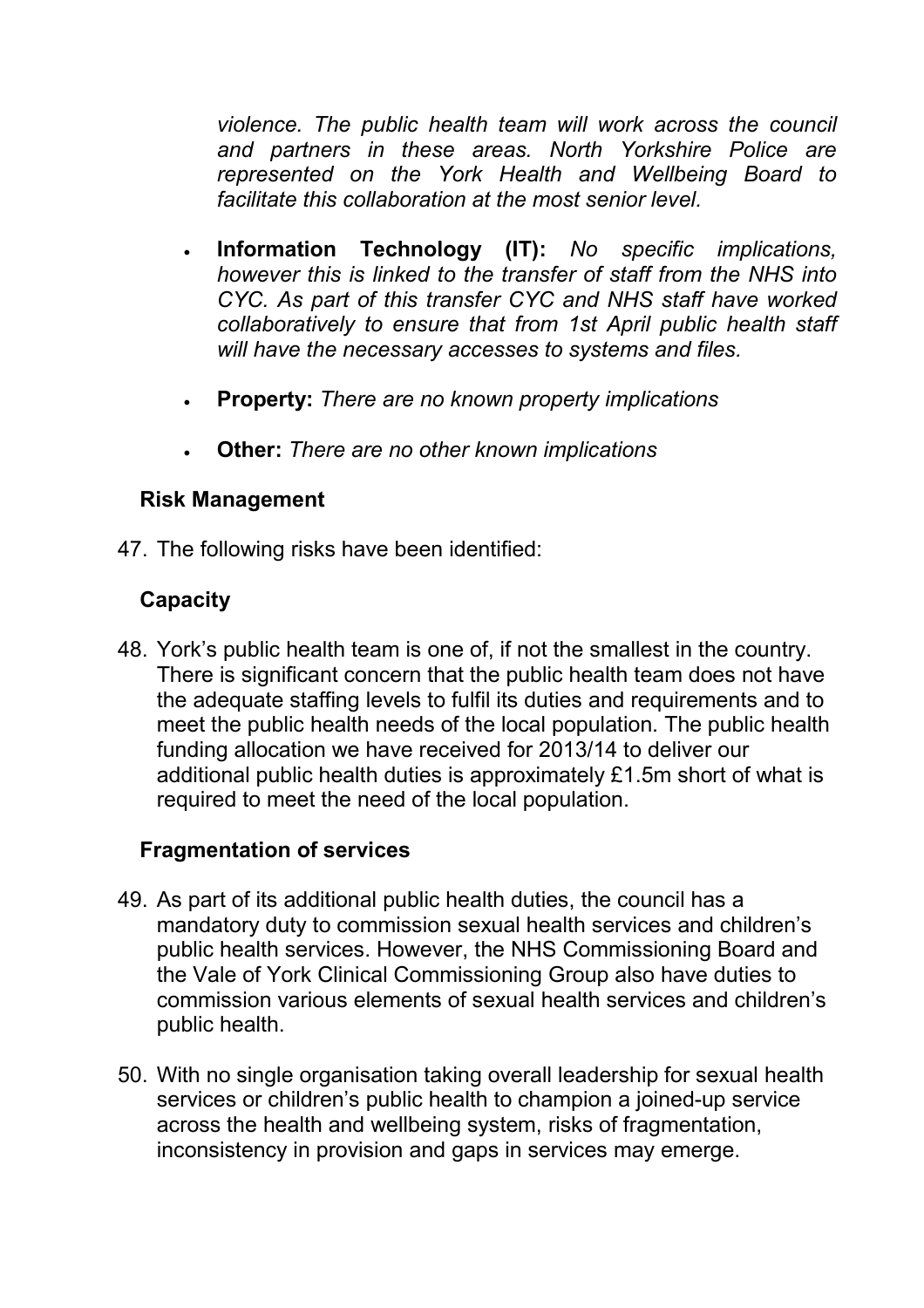51. The table below summarises the commissioning responsibilities of sexual health and children's public health services.

|                                         | <b>Local authorities</b>                                                                                                                                                                                        | <b>Clinical</b><br><b>Commissioning</b><br><b>Groups</b>                                                                                                                                           | <b>NHS</b><br>Commissioning<br><b>Board</b>                                                                                                                                        |
|-----------------------------------------|-----------------------------------------------------------------------------------------------------------------------------------------------------------------------------------------------------------------|----------------------------------------------------------------------------------------------------------------------------------------------------------------------------------------------------|------------------------------------------------------------------------------------------------------------------------------------------------------------------------------------|
| Children's<br>public health<br>$5 - 19$ | <b>Healthy Child</b><br>Programme for<br>school-age children,<br>including school<br>nursing                                                                                                                    | <b>Treatment services</b><br>for children, including<br>child and adolescent<br>mental health<br>services (CAMHS)                                                                                  | <b>Healthy Child</b><br>programme<br>(pregnancy to five<br>years old),<br>including health<br>visiting and family<br>nurse partnership<br><i><b>Immunisation</b></i><br>programmes |
| Sexual health                           | Contraception over<br>and above GP<br>contract<br><b>Testing and</b><br>treatment of sexually<br>transmitted<br>infections (excluding<br>HIV treatment)<br>Sexual health<br>advice, prevention<br>and promotion | Promotion of<br>opportunistic testing<br>and treatment<br>Termination of<br>pregnancy services<br>(with consultation on<br>longer-term<br>arrangements)<br>Sterilisation and<br>vasectomy services | Contraceptive<br>services<br>commissioned<br>through GP<br>contract<br>Sexual assault<br>referral centres<br><b>HIV</b> treatment                                                  |

#### **Recommendations**

52. The purpose of this paper is to update Cabinet Members on the preparations the council has made and is making to prepare for and implement its additional public health duties. There are no specific recommendations, however, Cabinet Members are asked to note the content of the report and the implications and risks associated with the transfer of public health into CYC.

**Reason**: To ensure that Members are aware of the heightened role of the local authority in public health from 1<sup>st</sup> April 2013.